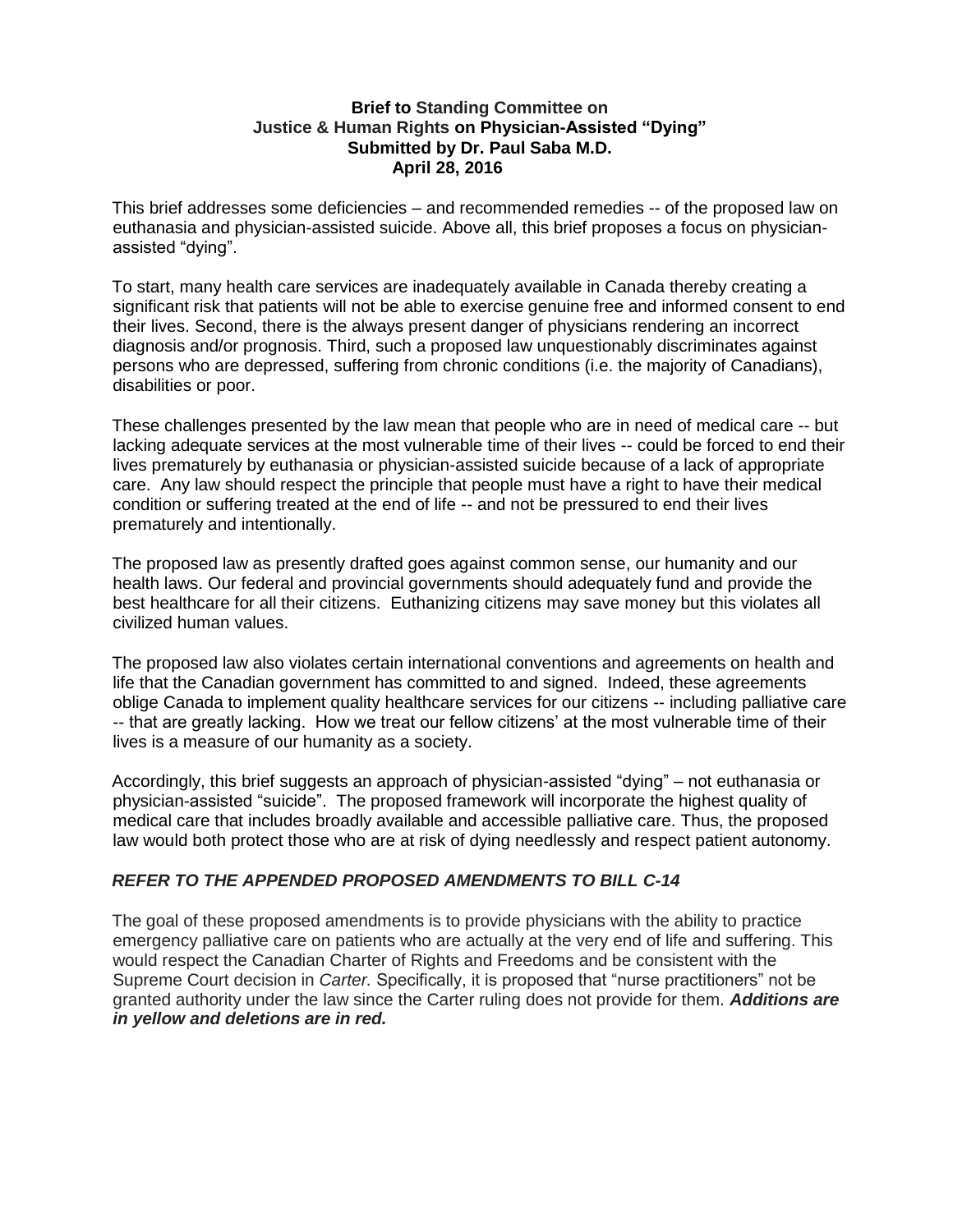#### Other Issues: Doctor-assisted suicide and euthanasia for "mature minors" and the depressed.

Some proponents of doctor-assisted suicide and euthanasia continue to recommend extending euthanasia to some of society's most vulnerable citizens, including children who are "mature" minors" and the depressed.

> Children possibly as young as 11 or 12 could see their lives ended prematurely without parental consent and/or prior notification. Anecdotally, the case of Nadine illustrates the serious consequences of enacting such a provision. At 14 years old, she was diagnosed with an aggressive form of leukemia. She underwent multiple chemotherapies and a failed bone marrow transplant. She was told that she had little chance to survive. She states that without the loving support of her family, she would have given up. Today at age 19, Nadine attends college and she is well and happy to be alive.

## Preview YouTube video: **[Canada's Dark Road of Child Euthanasia and Assisted Suicide](https://www.youtube.com/watch?v=5-_3wHtTJQg&authuser=0)** https://www.youtube.com/watch?v=5-\_3wHtTJQq

In Quebec, the Human Rights and Youth Protection Commission filed a brief during the consultation hearings of the Parliamentary Committee. This Commission is a special advisor to the National Assembly and the government on legal matters for proposed legislation. In its brief, it warned the government that it would be considered to be discriminatory if the law does not offer to children and mentally handicapped persons access to euthanasia. Court challenges are to be expected by people who fall within these categories.

## Dr. Paul Saba's Commitment Against Doctor-assisted Suicide and Euthanasia

History has taught us that killing the weak and vulnerable is a formula for disaster. The Romans encouraged the weak, sick and depressed to kill themselves. In 1938, Germany started euthanizing handicapped children. Today, Belgium and the Netherlands euthanize children, the depressed and those tired of life.

Montreal is where I live and practice as a medical physician. As President and Founder of the *Coalition of Physicians for Social Justice* [*http://coalitionmd.org/*], my progressive ideas have included promoting quality medical care for the poor, the incapacitated, the elderly and the young. However, I do not consider euthanasia and doctor-assisted suicide as progressive. Presently, in the province of Quebec, many citizens have already been euthanized under a cloud of government-controlled secrecy, despite a requirement of an oversight committee. [http://coalitionmd.org/en/quebecers-call-to-stop-euthanasia-bill52-quebec/]. Quebec's provincial medical board has mandated physicians not to write on the death certificate that their patients have been euthanized. Indeed, there is a threat – express and implied -- of sanctions and possible loss of physicians' licenses if they fail to comply.

As a physician, I refuse to inject a lethal substance into a patient [or refer any patient to be so injected] since the intention is to prematurely end a person's life. Accordingly, I have launched court challenges to disallow the governing euthanasia law in Quebec. Nevertheless, I realize that disobeying this law risks the possible loss of my medical license.

There are ten (10) key reasons why I oppose the law as presently drafted – as well as any extension of its scope to mature minors and the depressed.

1. First, and foremost, every life is valuable.